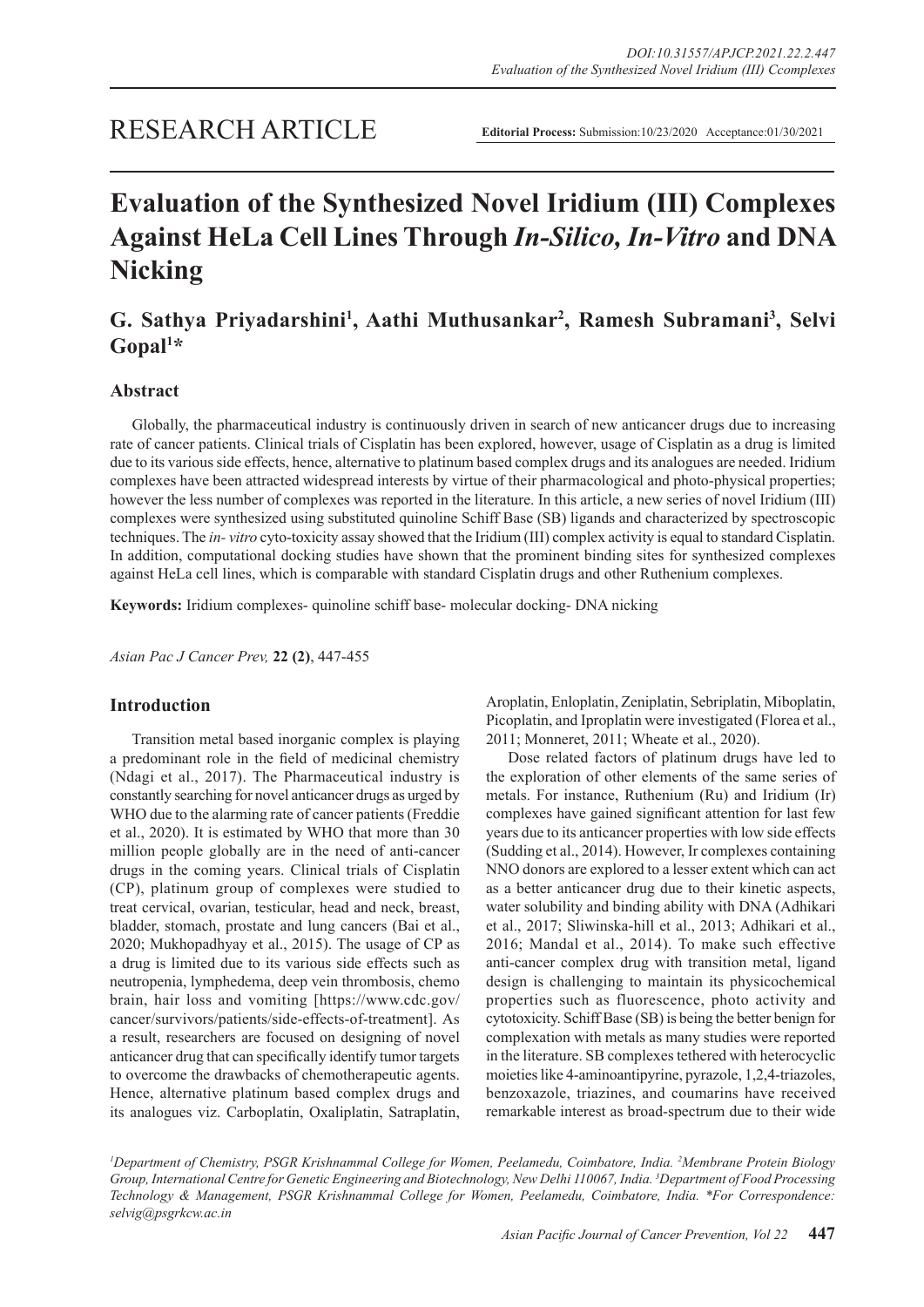#### *G. Sathya Priyadarshini et al*

range of properties such as antibacterial, antifungal and antiviral agents (Chow et al., 2013). For example, highly hydrophobic Ir (III) complexes containing both cyclopentadienyl group and a C,N-chelating ligand have been validated their significant cytotoxic activity towards A2780 human ovarian cancer cells (Lu et al., 2015). Luminescent cyclometalated Ir (III) complexes were reported for their strong selectivity for cancer cells over normal cells and as specific inhibitors for protein-protein inhibition (Śliwińska-Hill et al., 2013; Xu et al., 2020).

The main reason for choosing the Iridium is due to the inertness of Iridium complexes with  $5d^6$  low spin configuration which inhibits the kinase enzymes (significant in angiogenesis in tumor progression). In this article, a series of new Iridium (III) complexes bearing a salicylidene hydrazino and thiosemicarbazino ligand and different types of substituent in quinoline  $(N^N)$ ancillary ligands were synthesized and characterized. The experiment results from in vitro cytotoxicity assay and molecular docking shows that the Iridium (III) complex activity is equal to standard Cisplatin which is also supported by computational docking studies.

#### *Experimental*

# **Materials and Methods**

The analar grade of salicyaldehyde, hydrazinehydrate, distilled ethanol, thiosemicarbazide, Iridium (III) chloride trihydrate and solvents were purchased from Merck. Thin layer chromatography (TLC) was performed using TLC plates coated with silica gel. Petroleum ether and ethyl acetate was used as eluant on TLC. Spots were identified using iodine. The column chromatography technique was used to purify the crude sample using silica gel as adsorbent. IR spectra were recorded in Schimadzu (ATIR) and the absorption frequencies quoted in reciprocal centimeters. 1 H-NMR spectra were recorded in a 400 MHz NMR Spectrometer. TGA-DSC curves were recorded on Shimadzu 60H model at 10˚C/min. heating rate. Powder X ray diffraction pattern were recorded using Bruker diffractometer model D8.

# *General Procedure for the preparation of ligands HL1 – HL4*

The ligands  $(HL_1-HL_4)$  were obtained by the following steps. First step was refluxing the 2-chlorosubstituted quinoline in ethanol and hydrazine hydrate (for HL, and  $HL_2$ ) and thiosemicarbazide (for  $HL_3$  and  $HL_4$ ) in ethanol for 24 h at  $80^{\circ}$ C. The corresponding hydrazones and thiosemicarbazones products obtained were dissolved in ethanol and added slowly to the magnetically stirred solution of salicyaldehyde. In the second step, the reaction mixture was stirred for 6 h and the completion of the reaction was checked by TLC. The resulting solution was concentrated to half of its volume. The product regenerated from the solution was washed with petroleum ether and it was recrystallized from ethanol (Figure 1a and 1b).

# *General Procedure for the preparation of Iridium (III) Complexes 1a,1b,2a and 2b*

A hot ethanolic solution of respective ligands was added slowly to ethanolic solution of  $\text{IrCl}_3$ .  $3\text{H}_2\text{O}$  (0.1g, 0.3355 mM) with continuous shaking and the colour changed from yellowish green to intense colour during addition. The resulting solution was refluxed for about 6 h and the solid mass was precipitated and filtered/washed by petroleum ether. It was then recrystallized with a mixture of chloroform and ethanol (Figure 1c and 1d).

#### *DNA nicking assay*

2 μL of the Ir complexes were added to 5 μL of plasmid DNA (PBR322) along with 2 μL of hydrogen peroxide and incubated for 1 hour at  $37^{\circ}$ C. The resulting sample was loaded in 1.2% agarose gel electrophoresis and results were recorded by using a UV transilluminator.

#### *Cytotoxicity studies*

The anticancer activity of the synthesized compounds was carried out against HeLa cancer cell line by MTT assay method. The cell line was cultured and preserved in DMEM medium along with antibiotics in a T-shaped flask kept under incubator chamber at 37.5°C with 5%  $CO<sub>2</sub>$  for 24-72 hrs. Samples and control were prepared in different concentrations (1mg/1mL), after mixing well in the cell cultural plate, cells were kept for 24 hrs in  $5\%$  CO<sub>2</sub> incubator. After incubation, cells were washed with trypsin and added MTT dye in the cell cultured plate. These plates were again incubated for 24 hrs in  $5\%$  CO<sub>2</sub> atmosphere. Thereafter the optical density value was monitored from ELISA reader at 570nm. % of cell death = (Control OD -Sample OD)/Control OD x 100.

#### *Molecular Docking*

Human epidermal growth factor receptor was downloaded from Protein Data Bank (PDB) with the following PDB ID: 2ITY. Docking analysis was performed by Autodock 4.0 tool. 3D structure of protein and ligand were prepared for docking analysis with MGL Tool 1.5.6. Grid box was prepared as  $X=56$ ,  $Y=68$ ,  $Z=54$  with gridpoint spacing angstrom of 0.858Å. The X, Y, Z coordinates were specified for grid point value of  $X = -58.166$ ,  $Y =$  $-5.006$ ,  $Z = -21.212$  and total grid points per map of 216315 were constructed enveloping the human epidermal growth factor receptor. The given input parameters were analyzed using a genetic algorithm and set 100 runs for each docking process. Finally, the best conformation was selected with the lowest binding energy, ligand efficiency, with more number of hydrogen bonds.

## **Results**

#### *Ligands and Ir (III) Complexes*

A schematic diagram of synthesized ligands  $(HL_1-HL_4)$ and complexes (1a, 1b, 2a and 2b) is given in the Figure 1. All the ligands are soluble in common organic solvents (ethanol, chloroform, methanol and acetone). The metal complexes are partially soluble in common organic solvents and completely soluble in DMSO and DMF All the synthesized complexes were found to be stable in air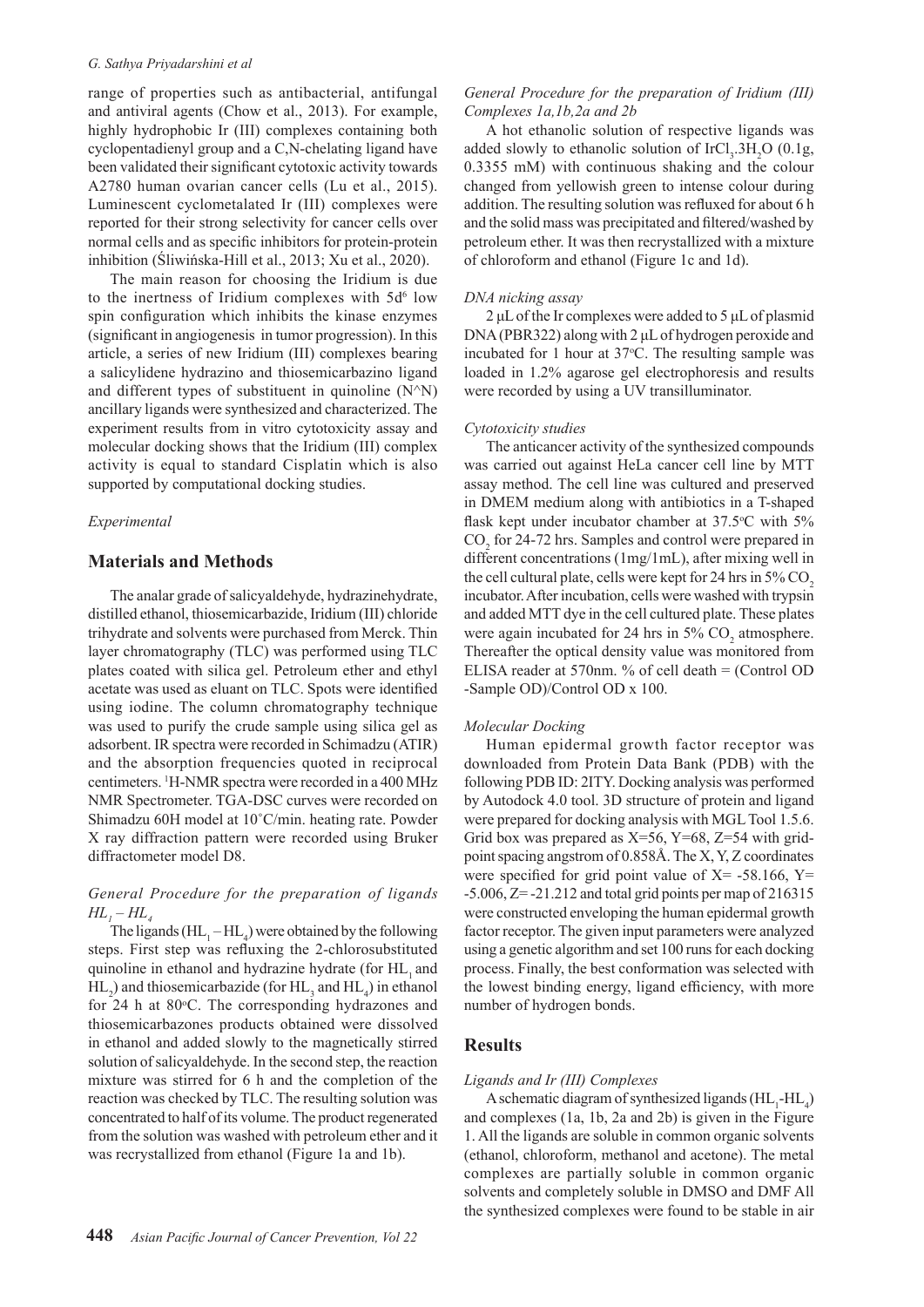#### *DOI:10.31557/APJCP.2021.22.2.447 Evaluation of the Synthesized Novel Iridium (III) Ccomplexes*

and light. Molar conductivity measurements envisage the nature of the molecule to be electrolytic or nonelectrolytic. The study of electrolytic behaviour using conductivity bridge (Equiptronics Conductivity Meter Model No-E660) of metal complex 1a, 1b, 2a and 2b in solutions (DMF) provides brief insight on the nature and composition. The measured molar conductance of the metal complexes 1a, 1b, 2a and 2b were found to be in the range of 25-53  $\Omega$ <sup>1</sup>cm<sup>2</sup> mol<sup>-1</sup>. It was evidenced that if conductance in DMF medium is less than  $60 \Omega^{-1}$ cm<sup>2</sup> mol<sup>-1</sup>, substance is non-electrolyte in nature and if it conductance is greater than  $60 \Omega^1$ cm<sup>2</sup> mol<sup>-1</sup>, substance is electrolyte in nature. The values obtained for the complexes 1a, 1b, 2a and 2b in our study indicates that synthesized complexes

Table 1. IR Data of Ligands and Complexes in cm-1

|                   | $\tilde{\phantom{a}}$ |             |          |          |          |          |  |
|-------------------|-----------------------|-------------|----------|----------|----------|----------|--|
| Compound          | $v$ (O-H)             | $\nu$ (N-H) | $v(C=N)$ | $v(C-O)$ | $v(N-H)$ | $v(C=S)$ |  |
| HL                | 3289                  | 3050        | 1608     | 1253     | ٠        | ۰        |  |
| $HL$ ,            | 3129                  | 3030        | 1600     | 1270     | ۰        | ۰        |  |
| $HL$ <sub>2</sub> | 3320                  | 3126        | 1590     | 1271     | 2950     | 1362     |  |
| $HL$ <sub>4</sub> | 3317                  | 3263        | 1592     | 1270     | 3170     | 1366     |  |
| 1a                | 3386                  | 3089        | 1565     | 1110     | ٠        | -        |  |
| 1 <sub>b</sub>    | 3380                  | 3150        | 1574     | 1095     | ٠        | ٠        |  |
| 2a                | 3350                  | 3100        | 1575     | 1048     | 2998     | 1398     |  |
| 2 <sub>b</sub>    | 3381                  | 2979        | 1589     | 1066     | 2926     | 1390     |  |
|                   |                       |             |          |          |          |          |  |

$$
\begin{array}{c}\n\begin{array}{ccc}\n\stackrel{...}{\phantom{0}} \\
\hline\n\end{array} & \begin{array}{ccc}\n\stackrel{...}{\phantom{0}} \\
\hline\n\end{array} & \begin{array}{ccc}\n\stackrel{...}{\phantom{0}} \\
\hline\n\end{array} & \begin{array}{ccc}\n\stackrel{...}{\phantom{0}} \\
\hline\n\end{array} & \begin{array}{ccc}\n\stackrel{...}{\phantom{0}} \\
\hline\n\end{array} & \begin{array}{ccc}\n\stackrel{...}{\phantom{0}} \\
\hline\n\end{array} & \begin{array}{ccc}\n\stackrel{...}{\phantom{0}} \\
\hline\n\end{array} & \begin{array}{ccc}\n\stackrel{...}{\phantom{0}} \\
\hline\n\end{array} & \begin{array}{ccc}\n\stackrel{...}{\phantom{0}} \\
\hline\n\end{array} & \begin{array}{ccc}\n\stackrel{...}{\phantom{0}} \\
\hline\n\end{array} & \begin{array}{ccc}\n\stackrel{...}{\phantom{0}} \\
\hline\n\end{array} & \begin{array}{ccc}\n\stackrel{...}{\phantom{0}} \\
\hline\n\end{array} & \begin{array}{ccc}\n\stackrel{...}{\phantom{0}} \\
\hline\n\end{array} & \begin{array}{ccc}\n\stackrel{...}{\phantom{0}} \\
\hline\n\end{array} & \begin{array}{ccc}\n\stackrel{...}{\phantom{0}} \\
\hline\n\end{array} & \begin{array}{ccc}\n\stackrel{...}{\phantom{0}} \\
\hline\n\end{array} & \begin{array}{ccc}\n\stackrel{...}{\phantom{0}} \\
\hline\n\end{array} & \begin{array}{ccc}\n\stackrel{...}{\phantom{0}} \\
\hline\n\end{array} & \begin{array}{ccc}\n\stackrel{...}{\phantom{0}} \\
\hline\n\end{array} & \begin{array}{ccc}\n\stackrel{...}{\phantom{0}} \\
\hline\n\end{array} & \begin{array}{ccc}\n\stackrel{...}{\phantom{0}} \\
\hline\n\end{array} & \begin{array}{ccc}\n\stackrel{...}{\phantom{0}} \\
\hline\n\end{array} & \begin{array}{ccc}\n\stackrel{...}{\phantom{0}} \\
\hline\n\end{array} & \begin{array}{ccc}\n\stackrel{...}{\phantom{0}} \\
\hline\n\end{array} & \begin{array}{ccc}
$$

 $\sim$ 

4-methyl-6-substituted 2- hydrazinoquinoline

Ethanol, 6h 100 oC, reflux

salic valdehyde



where  $R = -CH_3 = HL_1$  $R = -CI = HL<sub>2</sub>$ 

Scheme a) Preparation of ligands HL<sub>1</sub>-HL<sub>2</sub>



F thanol, 8h 100°C, reflux

4-methyl-6-substituted-2- thiosemicarbazone quinoline

where  $R = -CH_3 = HL_3$  $R = -CI \stackrel{?}{=} HL_4$ 



salicyaldehyde

 $IrCl<sub>3</sub>.3H<sub>2</sub>O$ 

iridiu mtrichloride trihydrate



4-methyl-6-substituted-(2-hydrazino salicy lidene) quin oline



where  $R = -CH_3 =$  Complex 1a  $R = -CI$  = Complex 1b

Scheme c) Preparation of Complex 1a and 1b

6h



Scheme d) Preparation of Complex 2a and 2b

Figure 1. Schematic Diagram of Prepared Ir (III) Complexes: a. Preparation of ligands  $HL_1-HL_2$ ; b. Preparation of ligands  $HL_3$ -HL<sub>4</sub>; c. Preparation of complex 1a and 1b; d. Preparation of complex 2a and 2b.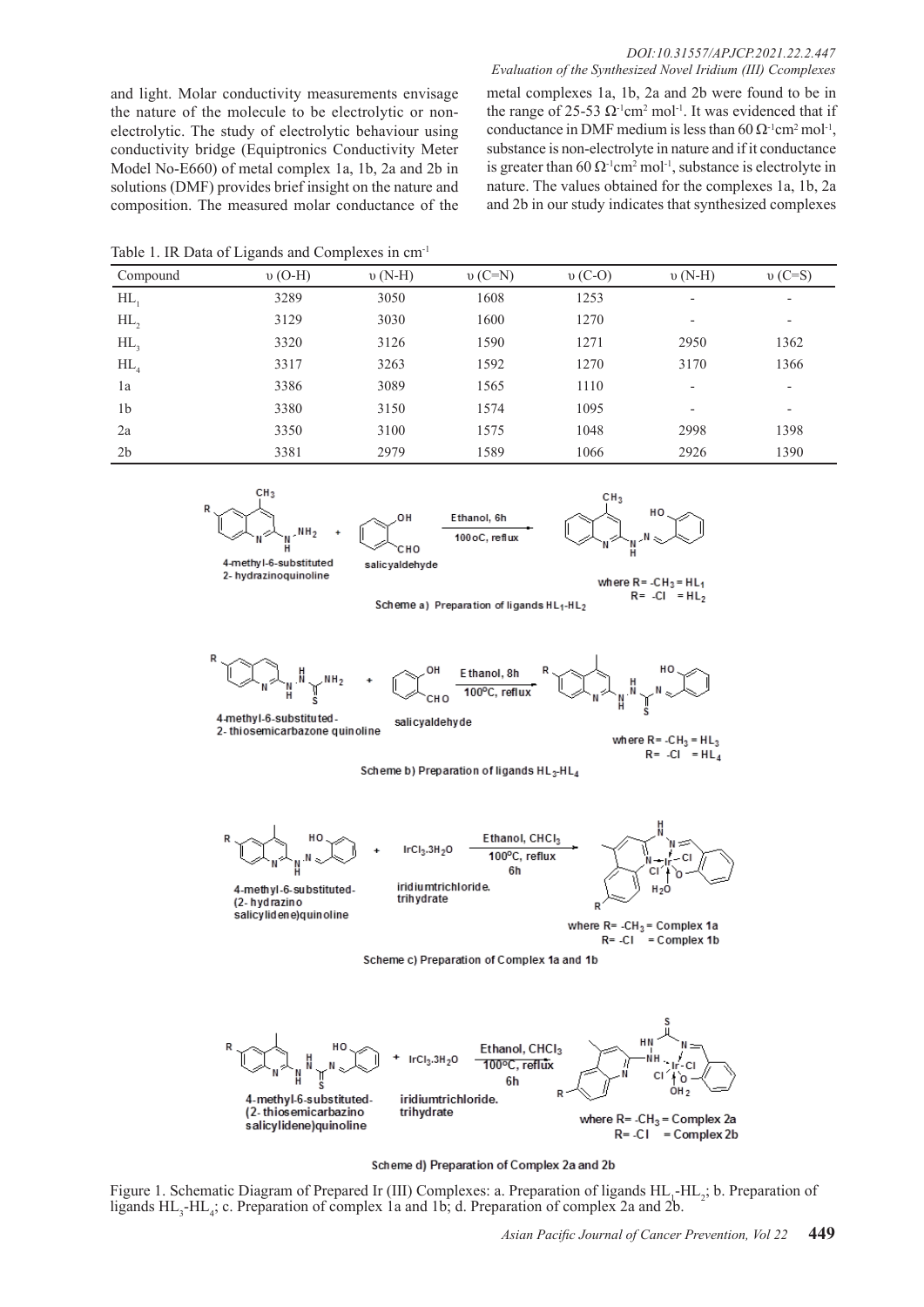

Figure 2. a) TGA Curve of Iridium Complex 1a, b) TGA Curve of Iridium Complex 2a.

| Compound          | $\check{ }$<br>$\delta$ (O-H) | $\overline{\phantom{a}}$<br>$\delta$ (N-H) | . .<br>$\overline{\phantom{a}}$<br>$\delta$ (N-H) | $\delta$ (aromatic & HC=N) | $\delta$ (CH <sub>2</sub> ) | $\delta$ (CH <sub>2</sub> ) |
|-------------------|-------------------------------|--------------------------------------------|---------------------------------------------------|----------------------------|-----------------------------|-----------------------------|
| HL                | 9                             | 11.2                                       | $\overline{\phantom{a}}$                          | $7.8 - 7.0$                | 3.3                         | 2.4                         |
| $HL$ ,            | 8.8                           | 11.3                                       | -                                                 | $7.5 - 6.8$                |                             | 1.4                         |
| $HL$ <sub>2</sub> | 9.7                           | 11.4                                       | 10.3                                              | $8.3 - 6.9$                | 3.3                         | 2.3                         |
| $HL$ <sub>4</sub> | 9                             | 11.3                                       | 10.8                                              | $7.8 - 6.8$                |                             | 2.3                         |
| 1a                | 5.3                           | 11.2                                       | $\overline{\phantom{0}}$                          | $7.8 - 7.0$                | 3.4                         | 2.4                         |
| 1 <sub>b</sub>    | 5.8                           | 11.3                                       | $\overline{\phantom{a}}$                          | $7.5 - 6.8$                |                             | 1.5                         |
| 2a                | 6.1                           | 11.4                                       | 9.8                                               | $8.0 - 6.8$                | 3.3                         | 2.4                         |
| 2 <sub>b</sub>    | 6.3                           | 11                                         | 9                                                 | $7.9 - 6.8$                |                             | 2.5                         |

Table 2. 1 H- NMR Data of Ligands and Complexes (in ppm)

are non-electrolytic in nature. (Ali et al., 2013; Wang et al., 2018).

#### *Spectroscopic studies*

The coordination behaviors of ligands were determined by comparing the vibrational frequency of the ligands and their metal complexes (Abd-Elzaher et al., 2016; Kumar et al., 2016; KantiSeth et al., 2015). The IR spectrum of the ligands  $(HL_1 - HL_4)$  showed characteristic stretching frequency for -OH, -NH, -C=N and C-O groups as shown in the (Table 1) [IR Spectra Figures S1-S8 are given as supplementary information]. The –OH, –NH and –C-O groups of the ligands  $(HL_1 - HL_4)$  showed a stretching frequency in the range of  $3317-3129$  cm<sup>-1</sup>,  $3,263-2,950$  $cm<sup>-1</sup>$  and 1,271-1,253 cm<sup>-1</sup>. The peak at the range of 1608-1590 cm-1 of the ligands is attributed to azomethine group.

The C=S group for the ligands  $(HL_3$  and  $HL_4$ ) resonates at  $1,362$  and  $1,365$  cm<sup>-1</sup>. The IR spectrum of the metal complexes (1a, 1b, 2a and 2b) exhibits broad peaks in the region of  $3,386-3,350$  cm<sup>-1</sup> indicating the presence of coordinated water molecules. Disappearance of sharp signal of –OH of the ligands and shift in the stretching frequency of C-O group in the metal complexes infers that the ligands are coordinated through the phenolic oxygen of the salicylaldehyde ring. The strong absorption of complex 1a, υC=N at 1,565 cm<sup>-1</sup> and υN-H at 3089 cm<sup>-1</sup> compared to that of the ligand HL1 reduced to lower wave numbers suggested the coordination to the metal occurs through the –NH and azomethine groups. The retaining of the peak of υC=S group in the metal complex 2a and 2b indicates that they are not participated in bonding. In conclusion, these data revealed that the ligands are



Figure 3. Absorption Spectra of Ligands (a) and metal complexes 1a, 1b, 2a and 2b in DMSO medium of  $10^{-5}$ concentrations (b)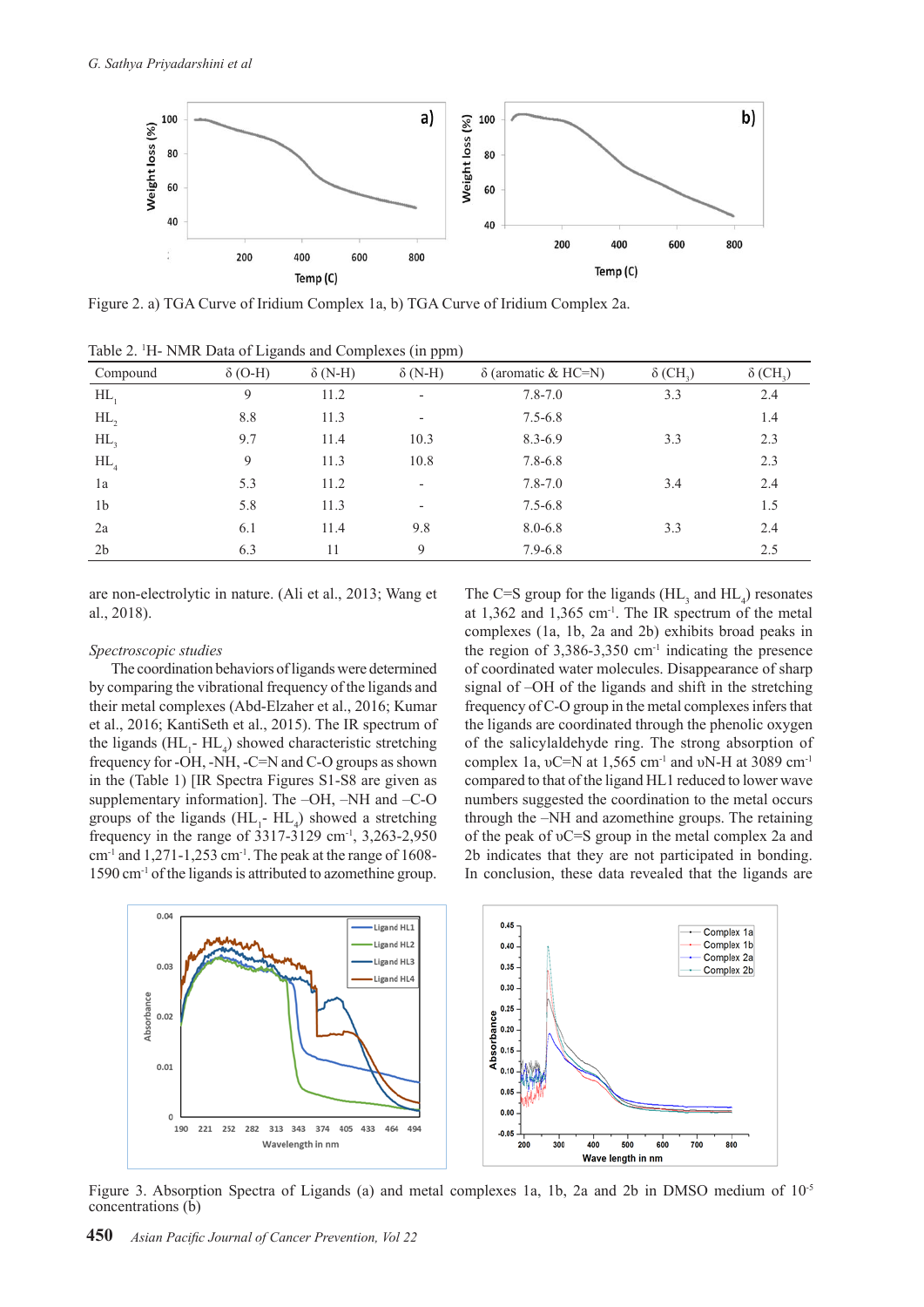

Figure 4. X Ray Diffractogram of Iridium Complex 1a, 1b, 2a & 2b

coordinated with NNO donor fashion to the metal.

The 1 H NMR spectrum (Kanti Seth et al., 2017; Hasan et al., 2015; Sinha et al., 2015; Abu Shamma Hijazi et al., 2018) of the ligands  $(HL_1-HL_4)$  resonates at 6.5-7.9 ppm assigned to aromatic protons as shown in the (Table 2) (<sup>1</sup>H-NMR spectra Figures S9-S16 are given as supplementary information). The 4-methyl protons of the ligands viewed at 1.4 - 2.5 ppm appeared as singlet. The Peak at 11.0-11.4 ppm and 8.8-9.7 ppm was attributed to the -NH and -OH groups. The –NH group of thiosemicarbazino ligand  $(HL_3)$  and  $HL_4$ ) resonantes at 10.3 and 10.8 ppm. The proton NMR spectral values (Table 2) of the metal complexes 1a, 1b, 2a and 2b, methyl protons signal appeared around 1.2-2.8 ppm. The

disappearance of phenolic –OH peak at 8.8-9.7 ppm and appearance of signals at 5.3-6.3 ppm indicates that the presence of coordinated water molecules. The peak at δ10.3 and 10.8 ppm corresponds to NH of the ligands  $(HL<sub>3</sub>$  and  $HL<sub>4</sub>)$  shifted to  $\delta$ 9.8 and 9.0 ppm indicates the 'NH' is coordinated to metal. Hence the 'δ' value shifted from  $\delta$ 10.3 to 9.8 and 10.8 to 9.0 compared to ligand, confirmed the mode of coordination of ligand to metal. From the spectral values it is confirmed that the ligand is coordinated through C-O, -NH and -CH=N to the metal.

#### *Thermal Analysis*

Thermo Gravimetric Analysis (TGA) was used to analyze the presence of water molecules outside the



Figure 5. DNA Cleavage of Various Lanes of Metal Complexes - Lane 1, Marker (1kb Ladder); Lane 2, Control DNA; Lane 3, Complex 1a+ DNA; Lane 4, Complex 1b+ DNA; Lane 5, Complex 2b+ DNA; Lane 6, Complex 2a+ DNA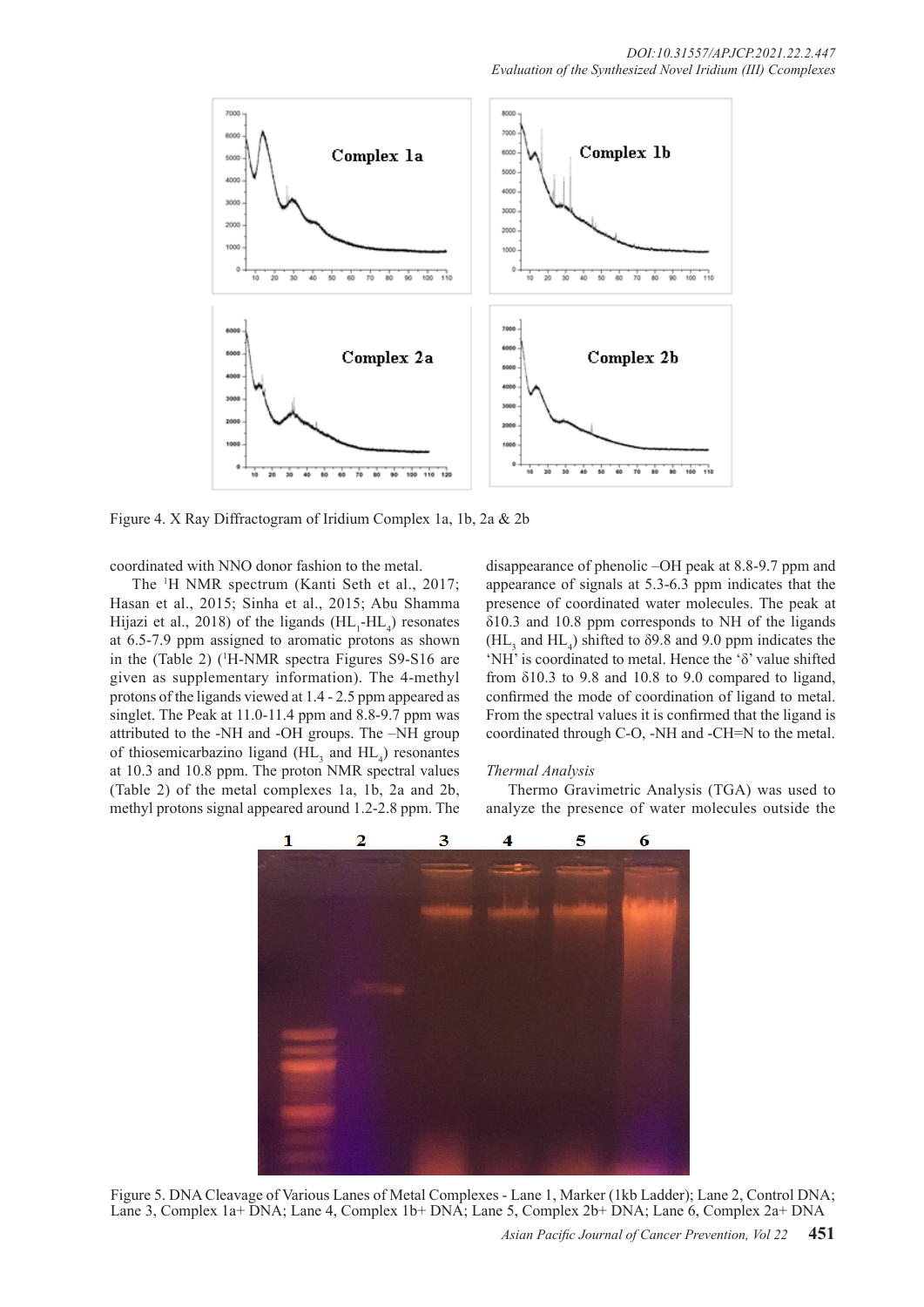

Figure 6. Percentage Cell Death of Metal Complexes 1a, 1b, 2a and 2b

coordination sphere in the metal complexes, decomposition temperature and stability of the complexes(Yang et al., 2015). TGA for the complexes were analyzed (heating rate increment is 20ºC min-1) under nitrogen atmosphere. Weight loss was measured from ambient temperature upto 800 ºC. The TGA curve of the metal complex 1a showed different phase decomposition as shown in the Figure 2a. The initial decomposition was observed at a temperature 308ºC (17%). The calculated weight loss in percentage implies the loss of one coordinated water molecule and two chlorine atoms. The second phase decomposition observed in a temperature value of 476.1 ºC. Weight loss in percentage with a range of (40%) indicates the ligand decomposition and leaving the metal residue as iridium oxide. The TGA curve of metal complex 2a showed decomposition in three steps as shown in the Figure 2b. The first stage decomposition at a range 200ºC (3%) measures the loss of one coordinated water molecule. The second stage decomposition was obtained with the gradual decrease in the temperature range of 305 ºC. The weight loss in percentage at the range of (12%) is corresponding to the cleavage of two chlorine atoms and after that gradual decrease at 700 ºC leaves the metal residue as iridium oxide similar to complex 1a. Complex 1b and 2b has also showed the loss of one coordinated water molecule and two chlorine atoms similar with 1a & 2a complexes (data not shown).

## *UV – Visible absorption spectroscopy*

The absorption spectra of the Ir (III) complexes 1a,

1b, 2a and 2b Figure 3. shows Metal-to-Ligand-Charge Transfer (MLCT) where an electron is promoted from a metal d orbital to a vacant  $\pi^*$  orbital of the ligand (along with Ligand–Centered (LC)  $\pi$ - $\pi$ <sup>\*</sup> transitions). The synthesised compounds  $HL_1$ -  $HL_4$  showed that three absorption bands for the ligands at 221-261, 282-313 and 375-403 nm (Figure 3a). The band from 221-261nm is assigned to  $\pi$ - $\pi$ <sup>\*</sup> transition of the aromatic rings, absorption at 282-313 nm is due to- n- $\pi^*$  transition -of C=N group. Charge transfer transition is assigned for the band at 375-403 nm (Zhou et al., 2017). The metal complexes 1a, 1b, 2a and 2b exhibited absorption bands at 325-329 nm ascribed to <sup>1</sup> LLCT transitions as shown in the Figure 3a. In addition, band at 408-425 nm is contribution of spin allowed <sup>1</sup> MLCT and 1 LC transitions and low intense band above 450nm is due to spin forbidden singlet to triplet metal to ligand charge transfer and the strong spin orbit coupling effects of iridium atom of the complexes.

#### *Powder XRD*

Powder X-ray diffraction measurement (XRD) considered as an alternative tool to get information about the geometric and inter atomic arrangements of the molecules. The crystal lattice parameters of the complexes of iridium complexes 1a and 2a were measured on Bruker D8 XRD advanced diffractometer in the range 5<sup>°</sup> to 110<sup>°</sup> of 2 theta value Figure 4. The three 2θ peaks are corresponds to (111), (200) and (220) planes and the lattice parameters were calculated (Paula et al., 2013; Boultif et al., 2004). The lattice parameter of the complex 1a were found to be

| Table 3. Interaction of Synthetic Compounds with Human Epidermal Growth Factor Receptor |
|-----------------------------------------------------------------------------------------|
|-----------------------------------------------------------------------------------------|

| Compounds  | Binding energy<br>(Kcal/mol) | Ligand efficiency<br>(Keal/mol) | Hydrogen bond interaction residues<br>with atoms | Distance between residues<br>$(A^{\circ})$ |
|------------|------------------------------|---------------------------------|--------------------------------------------------|--------------------------------------------|
| HL,        | $-5.26$                      | $-0.24$                         | GLY863:H:O;                                      | 2.6                                        |
| HL         | $-5.5$                       | $-0.22$                         | ALA864:O:H                                       | 2.1                                        |
|            |                              |                                 | GLU868:OE1:HN;                                   | 2.7                                        |
|            |                              |                                 | ARG889:O:H                                       | 2.4                                        |
| Complex 1a | $-6.17$                      | $-0.21$                         | GLU866:OE1:H                                     | 2.2                                        |
| Complex 2a | $-7.04$                      | $-0.23$                         | GLY857:O:H;                                      | 2.5                                        |
|            |                              |                                 | LEU858:O:H                                       | 2.7                                        |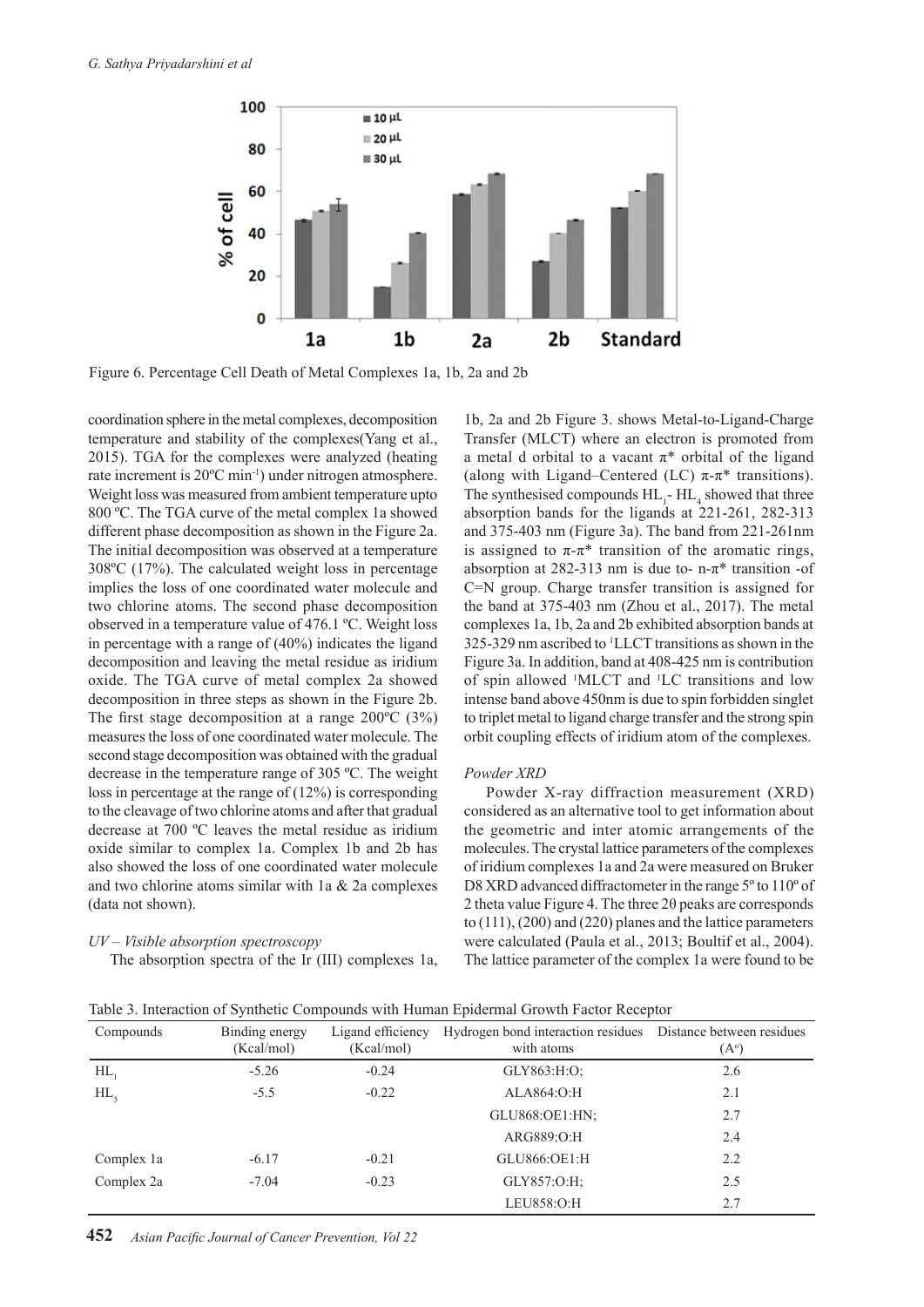

Figure 7. Human Epidermal Growth Factor Receptor Interacted with Ligand are Represent by Yellow Orange, Cyan and Magenta Colors Respectively. Docking pose of A) ligand  $HL$ <sub>1</sub> B) ligand  $HL$ <sub>3</sub> C) Complex 1a D) Complex 2a

a=7.915, b=18.4558, c=14.2421,  $\alpha$ =90.000,  $\beta$  = 95.025,  $\gamma$ =90.00 and the data revealed that the complex 1a belongs to the monoclinic crystal. The lattice parameter of the complex 2a were found to be  $a=7.9010$ ,  $b=18.4655$ , c=14.3158,  $\alpha$ = 90.000,  $\beta$ = 84.959, γ = 90.00 and it also possess monoclinic crystal system. Similarly, the lattice parameter of the complex 1b and 2b were also indicated that the synthesized complexes are monoclinic crystal system.

# *DNA Cleavage study*

Investigations on interaction of DNA with small molecules are basic in the design of new drug in the field of pharmaceutical chemistry. Some metal complexes interact with DNA and induce the breakage of DNA strands. Thus to cancer genes, after DNA strand cleaves, the DNA double strands break, the replication ability of the cancer gene is destroyed (Soundararajan et al., 2017; Ganapathy et al., 2017; Aduri et al., 2017; SurendraBabu et al., 2017; Kavitha et al., 2016). To access the DNA cleavage ability of the metal complexes 1a, 1b, 2a and 2b (Figure 5) supercoiled plasmid DNA (PBR322) along with hydrogen peroxide was incubated DNA for 1 hour at 37°C. Incubated samples were loaded into agarose gel electrophoresis. To the 1.2 % Agarose gel, along with DNA ladder (Biolab) all the samples were loaded separately with 50V to examine the DNA cleavage. The study revealed that the compounds has cleaved the DNA and produced the smeared DNA while running on 1.2% agarose gel.

## *Cytotoxicity Studies*

Cellular level in vitro cytotoxicity study was carried out against HeLa cancer cell line for four of the metal complexes (1a, 1b, 2a and 2b) compared with the standard drug Cisplatin (Mandal et al., 2014; Yun et al., 2007). The stock solutions of the samples were prepared with the concentration of 1mg/lmL and distributed in the cells as 10 μL, 20 μL and 30μL. The comparative analysis of cytotoxic activity of compounds with Cisplatin was conducted in order to better understand their pharmacological behavior. The two leaving –Cl groups in Cisplatin are responsible for their pharmacokinetics, as same in the case of our compounds. The electronic effect on the metal coordinated ligand might influence the strength of M-C, M-O and M-N bond as well as the rate of hydrolysis which in turn affects the anticancer activity of the complex as mentioned. The compounds (1a, 1b, 2a and 2b) were analyzed, the structure of metal complexes having the chelated system (i-e) NNO fashion, which stabilize the compounds. The two –Cl groups present in the compounds leads to fast reduction and high toxicity. On comparing with the standard, the compounds 1a and 2a were more cytotoxic towards the cell lines than 1b and 2b as shown in the Figure 6.

#### *Molecular Docking*

Molecular docking analysis of human epidermal growth factor receptor (PDB ID: 2ITY) interacted with synthetic compounds Table 3 (ligand  $(HL_1$  and  $HL_3$ ) and metal complex 1a and 2a) (Morris et al., 2009; Mohammed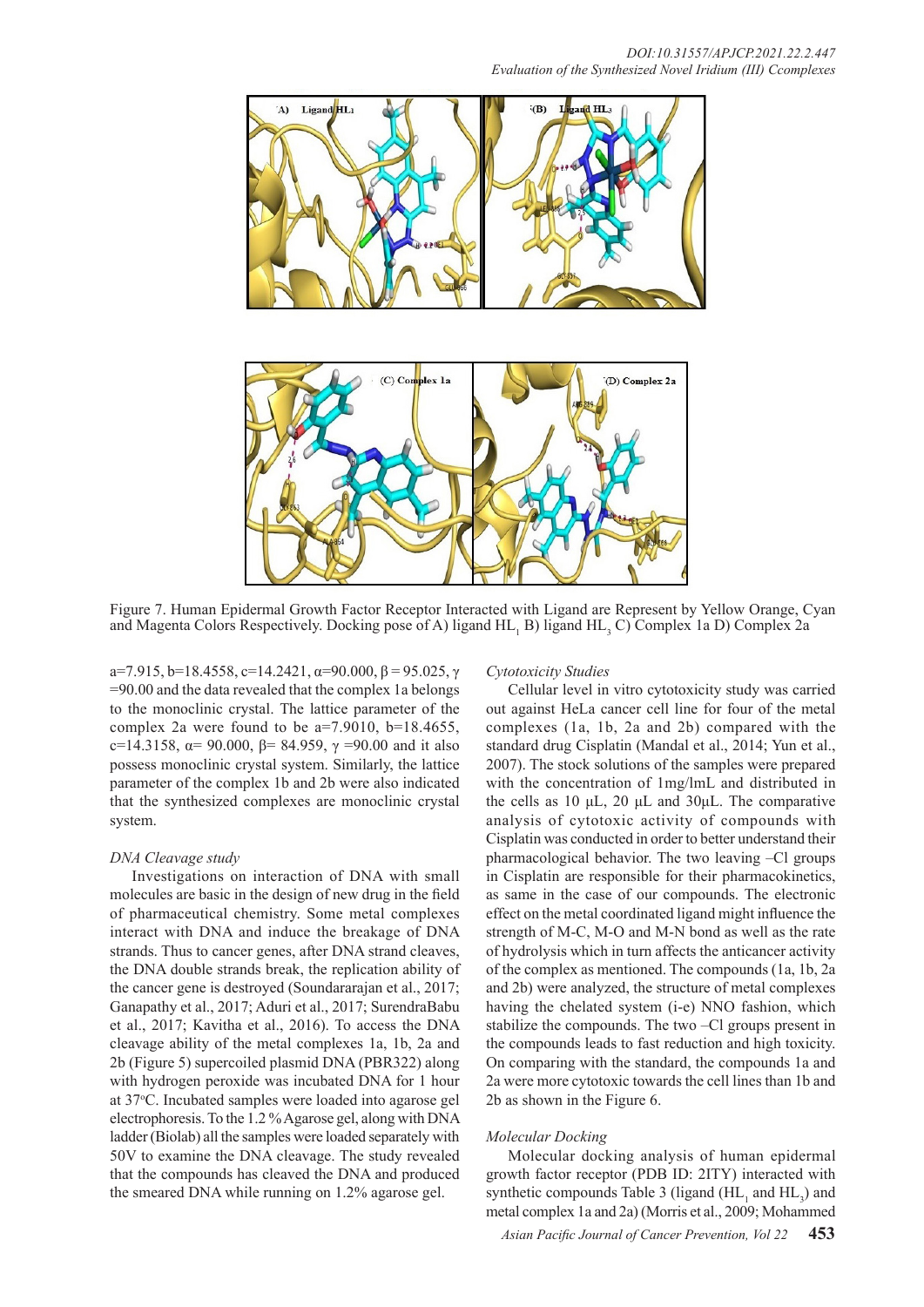et al., 2017; Yin et al., 2010; Ang et al., 2011]. From these analysis Figure 7A,  $HL_1$  atomic interaction between hydrogen, oxygen atoms of GLY863, ALA864 (-5.26Kcal/ mol) and oxygen, hydrogen atoms of HL1 compound and Figure 7B, HL3 shown atomic interaction between OE1, oxygen atoms of GLU868, ARG889 (-5.5Kcal/mol) and HN, oxygen atoms of  $HL$ <sub>3</sub> compound. Complex 1a shows atomic interaction between OE1 atom of GLU866 (-6.17Kcal/mol) and hydrogen atom of 1a compound and complex 2a shows atomic interaction between oxygen's atoms of GLY857, LEU858 (-7.04 Kcal/mol) and hydrogen's atoms of 2a compound in Figures 7C and 7D. From the results obtained the binding energy of the synthetic compounds are in the order Complex 2a < Complex  $1a < HL$ <sub>3</sub>  $< HL$ <sub>1</sub> and their bond length between the binding sites falls within the limited range for all the synthetic compounds  $(3A<sup>o</sup>)$  in Table 3 and also the results inferred that apart from the H-O (amino acid- $HL_1$ ,  $HL_3$ , Complex 1a and 2a), O-H (amino acid-  $HL_1$ ,  $HL_3$ , Complex 1a and 2a), O-NH- (aminoacid- $HL_3$ ) are the prominent site of binding between the enzyme and the suspected drug in comparison with Complex 1b and 2b.

In conclusion, a series of novel four iridium (III) complexes (1a, 1b, 2a and 2b) of 4,6-dimethyl-2-  $(salicylidenehydrazino)$ quinoline HL<sub>1</sub>, 4-methyl-6-chloro-2-(salicylidene hydrazino) quinoline  $HL_2$ , 4,6-dimethyl-2-(salicylidenethiosemicarbazino)quinoline  $HL$ <sub>3</sub> and 4-methyl-6-chloro-2-(salicylidenethiosemicarbazino) quinoline  $HL_4$  were synthesised. All the synthesised ligands and complexes were well characterized by spectral and thermal analysis. The complexes were found to exhibit octahedral geometry with monoclinic crystal lattice. DNA cleavage studies were analysed using plasmid DNA (PBR322) along with hydrogen peroxide by agarose gel electrophoresis. The studies explained that the complexes have the ability to cleave the supercoiled DNA. The in vitro cytotoxicity studies was investigated against HeLa Cancer Cell Line by MTT assay and the findings are the complex 1a and 2a showed better cytotoxicity almost equal to standard drug Cisplatin. Further the complexes were docked with human epidermal growth factor receptor and found to be a good interaction with compounds.

## **Acknowledgements**

The authors duly acknowledge the partial financial support from GRG- TRUST.

#### **References**

- Abd-Elzaher MM, Labib AA, Mousa HA, et al (2016). Synthesis, anticancer activity and molecular docking study of Schiff base complexes containing thiazole moiety. *J Basic Appl Sci*, **5**, 85–96.
- Abu S, Hijazi A, Ali Shayma, et al (2018). Synthesis, characterization and biological properties of mixed ligand complexes of cobalt(II/III) valproate with 2,9-dimethyl-1,10 phenanthroline and 1,10-phenanthroline. *Appl Organometal Chem*, **32**, 1-12.
- Adhikari S, Sutradhar D, Shepherd SL, et al (2016). Synthesis, structural, DFT calculations and biological studies of rhodium and iridium complexes containing azine Schiff-base ligands. *Polyhedron*, **117**, 404–14.
- Adhikari S, Hussain O, Phillips R, et al (2018). Half-sandwich d6 metal complexes comprising of 2-substituted-1,8 napthyridine ligands with unexpected bonding modes: Synthesis, structural and anti-cancer studies. *J Organomet Chem*, **854**, 27-37.
- Aduri S, VenkataRamana Reddy CH, Sireesha B, et al (2017). Synthesis, characterization, DNA binding, DNA cleavage and antibacterial studies of Ni(II) and Cu(II) complexes of pyridoxal semicarbazone. *Der Pharma Chem*, **9**, 90-8.
- Ali I, Wani WA, Saleem K, et al (2013). Empirical formulae to molecular structures of metal complexes by molar conductance. Synthesis and Reactivity in Inorganic, Metal-Organic and Nano-Metal Chemistry, **43**, pp 1162–70.
- Ang WH, Casini A, Sava G, Dyson PJ (2011). Organometallic ruthenium-based antitumor compounds with novel modes of action. *J Organometallic Chem*, **696**, 989-98.
- Bai L, Fei WD, Gu YY, (2020) Liposomes encapsulated iridium(III) polypyridyl complexes enhance anticancer activity in vitro and in vivo. *J Inorganic Biochem*, **205**, 111014.
- Boultif A, Louër D (2004). Powder pattern indexing with the dichotomy method. *J Appl Cryst*, **37**, 724-31.
- Chow MJ, Babak MV, Wong DY, et al (2016). Structural Determinants of p53-Independence in Anticancer Ruthenium-Arene Schiff-Base Complexes. *Mol Pharm*, **13**, 2543-54.
- Division of Cancer Prevention and Control, Centers for Disease Control and Prevention. (2019). https://www.cdc.gov/cancer/ survivors/patients/side-effects-of-treatment.
- Florea AM, Büsselberg D, et al (2011). Cisplatin as an anti-tumor drug: cellular mechanisms of activity, drug resistance and induced side effects. *Cancers (Basel)*, **3**, 1351-71.
- Freddie B, Isabelle S (2020) WHO report on cancer: setting priorities, investing wisely and providing care for all. Geneva: World Health Organization;. Licence: CC BY-NC-SA 3.0 IGO.
- Ganapathy G, Ravindranathan Nair A (2017). Curcuminoids in zingiber zerumbet Rhizomes: Bioguided fractionation and chromatographic Identification of Antimicrobial and Antioxidant Metabolites. *J Herbs Spices Med Plants*, **23**, 169-81.
- Hasan K, Bansal AK (2015). Tuning the emission of cationic iridium (III) complexes towards the red through methoxy substitution of the cyclometalating ligand. *Sci Rep*, **5**, 12325.
- Kanti Seth S, Mandal S, Purkayastha P, et al (2015). Cyclometalated mono and dinuclear rhodium(III) and iridium(III) complexes with imidazolyl phenanthrolines: Synthesis and photophysical and electrochemical characterization. *Polyhedron*, **95**, 14-23.
- Kanti Seth S, Mandal S, Srikanth K, et al (2017). Electronic description of the photophysics of homo and heterodinuclear cyclometallated iridium and rhodium complexes. *Eur J Inorg. Chem*, **2017**, 873–80.
- Kavitha P, Rama Chary M, Singavarapu BVVA, et al (2016). Synthesis, characterization, biological activity and DNA cleavage studies of tridentate Schiff bases and their Co(II) complexes*. J Saudi Chem Soc*, **20**, 69-80.
- Kumar A, Kumar A, Kumar Gupta R, et al (2016). Cationic Ru(II), Rh(III) and Ir(III) complexes containing cyclic π-perimeter and 2-aminophenyl benzimidazole ligands: Synthesis, molecular structure, DNA and protein binding, cytotoxicity and anticancer activity. *J Organomet Chem*, **801**, 68-79.
- Lu L, Liu L, Chao W, et al. (2015). Identification of an iridium(III) complex with anti-bacterial and anti-cancer activity. *Sci Rep*, **5**, 1-9.
- Mandal S, Poria DK, Seth DK, et al (2014). Cyclometalated rhodium and iridium complexes with imidazole containing